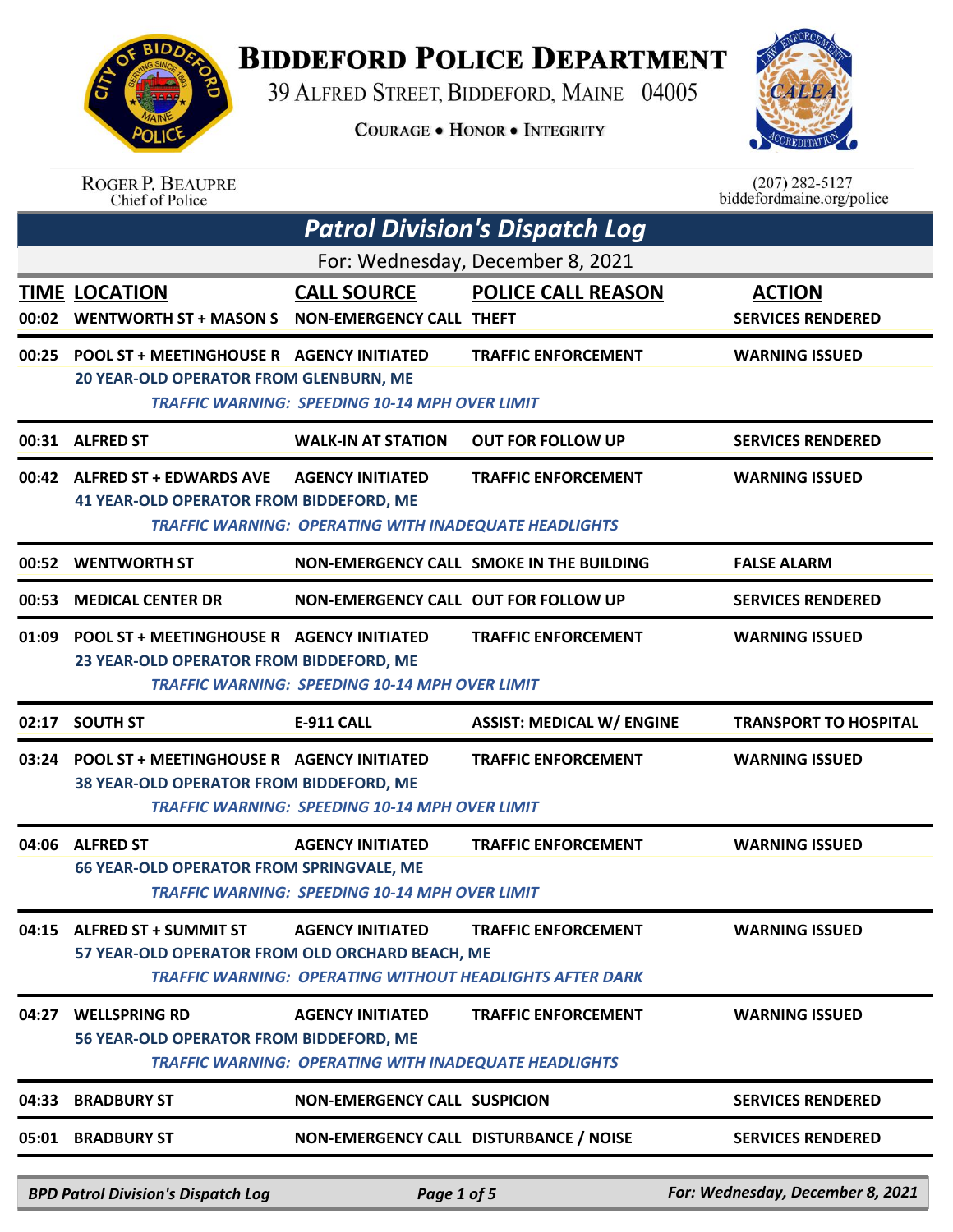|       | <b>TIME LOCATION</b><br>05:27 POOL ST + HILLS BEACH RD                                        | <b>CALL SOURCE</b><br><b>AGENCY INITIATED</b>                                    | <b>POLICE CALL REASON</b><br><b>TRAFFIC ENFORCEMENT</b>                                                                                                                               | <b>ACTION</b><br><b>WARNING ISSUED</b> |  |
|-------|-----------------------------------------------------------------------------------------------|----------------------------------------------------------------------------------|---------------------------------------------------------------------------------------------------------------------------------------------------------------------------------------|----------------------------------------|--|
|       | 22 YEAR-OLD OPERATOR FROM GORHAM, ME<br><b>TRAFFIC WARNING: SPEEDING 10-14 MPH OVER LIMIT</b> |                                                                                  |                                                                                                                                                                                       |                                        |  |
|       | 05:29 MAY ST + ALFRED ST<br>55 YEAR-OLD OPERATOR FROM BIDDEFORD, ME                           | <b>AGENCY INITIATED</b>                                                          | <b>TRAFFIC ENFORCEMENT</b>                                                                                                                                                            | <b>WARNING ISSUED</b>                  |  |
|       | <b>TRAFFIC WARNING: SPEEDING 10-14 MPH OVER LIMIT</b>                                         |                                                                                  |                                                                                                                                                                                       |                                        |  |
|       | 05:41 ALFRED ST<br><b>44 YEAR-OLD OPERATOR FROM PORTLAND, ME</b>                              | <b>AGENCY INITIATED</b><br><b>TRAFFIC WARNING: SPEEDING 10-14 MPH OVER LIMIT</b> | <b>TRAFFIC ENFORCEMENT</b>                                                                                                                                                            | <b>WARNING ISSUED</b>                  |  |
| 05:57 | WENTWORTH ST + MASON S RADIO                                                                  |                                                                                  | <b>OUT FOR FOLLOW UP</b>                                                                                                                                                              | <b>SERVICES RENDERED</b>               |  |
|       | 07:07 PROSPECT ST + WEST ST<br>38 YEAR-OLD OPERATOR FROM BIDDEFORD, ME                        | <b>AGENCY INITIATED</b><br><b>TRAFFIC WARNING: SPEEDING 1-9 MPH OVER LIMIT</b>   | <b>TRAFFIC ENFORCEMENT</b>                                                                                                                                                            | <b>WARNING ISSUED</b>                  |  |
|       | 07:14 WEST ST + GRANITE ST<br>27 YEAR-OLD OPERATOR FROM BIDDEFORD, ME                         | <b>AGENCY INITIATED</b>                                                          | <b>TRAFFIC ENFORCEMENT</b><br>TRAFFIC WARNING: OPERATE VEHICLE W/O VALID INSPECTION CERTIFICATE                                                                                       | <b>WARNING ISSUED</b>                  |  |
|       | 07:22 WEST ST + PRISCILLA AVE<br>47 YEAR-OLD OPERATOR FROM KENNEBUNK, ME                      | <b>AGENCY INITIATED</b>                                                          | <b>TRAFFIC ENFORCEMENT</b><br>TRAFFIC CITATION: OPERATE VEHICLE W/O VALID INSPECTION CERTIFICATE                                                                                      | <b>VSAC ISSUED</b>                     |  |
|       | 07:35 SOUTHGATE AVE + WEST ST<br>32 YEAR-OLD OPERATOR FROM KENNEBUNK, ME                      | <b>AGENCY INITIATED</b><br><b>TRAFFIC WARNING: FAILURE TO REGISTER VEHICLE</b>   | <b>TRAFFIC ENFORCEMENT</b><br>TRAFFIC WARNING: OPERATE VEHICLE W/O VALID INSPECTION CERTIFICATE                                                                                       | <b>WARNING ISSUED</b>                  |  |
|       | 07:44 HILL ST<br><b>69 YEAR-OLD OPERATOR FROM SACO, ME</b>                                    | <b>AGENCY INITIATED</b>                                                          | <b>TRAFFIC ENFORCEMENT</b><br><b>TRAFFIC WARNING: SPEEDING 10-14 MPH OVER LIMIT IN SCHOOL ZONE</b>                                                                                    | <b>WARNING ISSUED</b>                  |  |
|       | 07:50 HILL ST<br>22 YEAR-OLD OPERATOR FROM OLD ORCHARD BEACH, ME                              | <b>AGENCY INITIATED</b>                                                          | <b>TRAFFIC ENFORCEMENT</b><br><b>TRAFFIC CITATION: SPEEDING 15-19 MPH OVER LIMIT IN SCHOOL ZONE</b>                                                                                   | <b>VSAC ISSUED</b>                     |  |
|       | 07:57 HILL ST<br>31 YEAR-OLD OPERATOR FROM BIDDEFORD, ME                                      | <b>AGENCY INITIATED</b><br><b>TRAFFIC WARNING: INADEQUATE TIRES - 2 TIRE</b>     | <b>TRAFFIC ENFORCEMENT</b><br><b>TRAFFIC CITATION: OPERATE VEHICLE W/O VALID INSPECTION CERTIFICATE</b><br><b>TRAFFIC WARNING: FAILING TO NOTIFY STATE OF NAME AND ADDRESS CHANGE</b> | <b>VSAC ISSUED</b>                     |  |
|       | 08:11 HILL ST<br>38 YEAR-OLD OPERATOR FROM BIDDEFORD, ME                                      | <b>AGENCY INITIATED</b>                                                          | <b>TRAFFIC ENFORCEMENT</b><br><b>TRAFFIC CITATION: FAILING TO PRODUCE EVIDENCE OF VEHICLE INSURANCE</b><br><b>TRAFFIC WARNING: SPEEDING 1-9 MPH OVER LIMIT IN SCHOOL ZONE</b>         | <b>VSAC ISSUED</b>                     |  |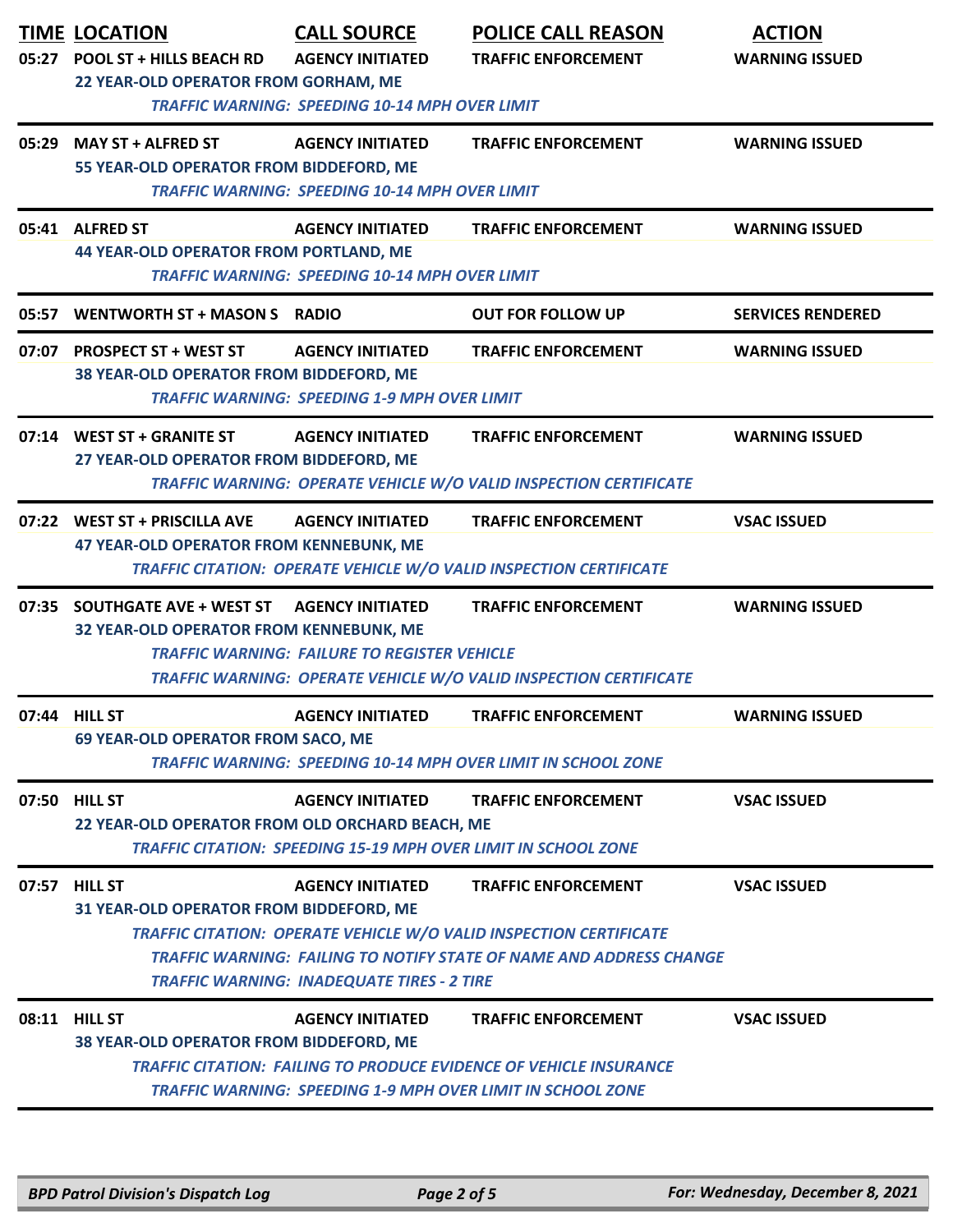|       | <b>TIME LOCATION</b><br>08:25 SOUTHGATE AVE + WEST ST                                                                                                                                      | <b>CALL SOURCE</b><br><b>AGENCY INITIATED</b>                                     | <b>POLICE CALL REASON</b><br><b>TRAFFIC ENFORCEMENT</b>                                                        | <b>ACTION</b><br><b>VSAC ISSUED</b> |  |  |
|-------|--------------------------------------------------------------------------------------------------------------------------------------------------------------------------------------------|-----------------------------------------------------------------------------------|----------------------------------------------------------------------------------------------------------------|-------------------------------------|--|--|
|       | 32 YEAR-OLD OPERATOR FROM BIDDEFORD, ME<br><b>TRAFFIC CITATION: FAILING TO PRODUCE EVIDENCE OF VEHICLE INSURANCE</b><br>TRAFFIC CITATION: OPERATE VEHICLE W/O VALID INSPECTION CERTIFICATE |                                                                                   |                                                                                                                |                                     |  |  |
|       | 08:36 SACO FALLS WAY                                                                                                                                                                       | <b>AGENCY INITIATED</b>                                                           | <b>PAPERWORK</b>                                                                                               | <b>SERVICES RENDERED</b>            |  |  |
|       | 08:53 MAIN ST                                                                                                                                                                              | <b>AGENCY INITIATED</b>                                                           | <b>COMMUNITY ENGAGEMENT</b>                                                                                    | <b>NO VIOLATION</b>                 |  |  |
|       | 08:54 ALFRED ST                                                                                                                                                                            | <b>NON-EMERGENCY CALL PAPERWORK</b>                                               |                                                                                                                | <b>PAPERWORK SERVED</b>             |  |  |
|       | 08:55 WEST ST + GERTRUDE AVE<br><b>65 YEAR-OLD OPERATOR FROM SACO, ME</b>                                                                                                                  | <b>AGENCY INITIATED</b><br><b>TRAFFIC WARNING: SPEEDING 1-9 MPH OVER LIMIT</b>    | <b>TRAFFIC ENFORCEMENT</b><br><b>TRAFFIC CITATION: FAILING TO PRODUCE EVIDENCE OF VEHICLE INSURANCE</b>        | <b>VSAC ISSUED</b>                  |  |  |
|       | 09:02 ELM ST                                                                                                                                                                               | NON-EMERGENCY CALL SHOPLIFTING                                                    |                                                                                                                | <b>REPORT TAKEN</b>                 |  |  |
|       | 09:04 WEST ST + BALD AVE<br>34 YEAR-OLD OPERATOR FROM BIDDEFORD, ME                                                                                                                        | <b>AGENCY INITIATED</b><br><b>TRAFFIC CITATION: SPEEDING 10-14 MPH OVER LIMIT</b> | <b>TRAFFIC ENFORCEMENT</b>                                                                                     | <b>VSAC ISSUED</b>                  |  |  |
| 09:09 | <b>CATHEDRAL OAKS DR</b>                                                                                                                                                                   | <b>AGENCY INITIATED</b>                                                           | <b>ANIMAL COMPLAINT</b>                                                                                        | <b>NEGATIVE CONTACT</b>             |  |  |
|       | 09:20 GRANITE ST + KASON LN<br>71 YEAR-OLD OPERATOR FROM BIDDEFORD, ME                                                                                                                     | <b>AGENCY INITIATED</b><br><b>TRAFFIC WARNING: SPEEDING 10-14 MPH OVER LIMIT</b>  | <b>TRAFFIC ENFORCEMENT</b>                                                                                     | <b>WARNING ISSUED</b>               |  |  |
|       | 09:24 HILL ST                                                                                                                                                                              | <b>AGENCY INITIATED</b>                                                           | <b>PAPERWORK</b>                                                                                               | <b>WARNING ISSUED</b>               |  |  |
|       | 09:28 HILL ST + PARKER RIDGE RD<br><b>60 YEAR-OLD OPERATOR FROM BIDDEFORD, ME</b>                                                                                                          | <b>AGENCY INITIATED</b><br>TRAFFIC WARNING: SPEEDING 1-9 MPH OVER LIMIT           | <b>TRAFFIC ENFORCEMENT</b>                                                                                     | <b>WARNING ISSUED</b>               |  |  |
| 09:36 | <b>HILL ST</b><br><b>48 YEAR-OLD OPERATOR FROM BIDDEFORD, ME</b>                                                                                                                           | <b>AGENCY INITIATED</b>                                                           | <b>TRAFFIC ENFORCEMENT</b><br>TRAFFIC WARNING: OPERATE VEHICLE W/O VALID INSPECTION CERTIFICATE                | <b>WARNING ISSUED</b>               |  |  |
| 09:38 | <b>ALFRED ST</b>                                                                                                                                                                           | <b>WALK-IN AT STATION</b>                                                         | <b>THEFT</b>                                                                                                   | <b>REPORT TAKEN</b>                 |  |  |
| 09:40 | <b>MAIN ST</b>                                                                                                                                                                             | NON-EMERGENCY CALL ASSIST: MEDICAL                                                |                                                                                                                | <b>TRANSPORT TO HOSPITAL</b>        |  |  |
| 09:53 | <b>MAIN ST</b><br><b>48 YEAR-OLD OPERATOR FROM BIDDEFORD, ME</b>                                                                                                                           | <b>AGENCY INITIATED</b><br><b>TRAFFIC WARNING: FAILURE TO REGISTER VEHICLE</b>    | <b>TRAFFIC ENFORCEMENT</b><br><b>TRAFFIC CITATION: USE OF HANDHELD DEVICE WHILE OPERATING MV (1ST OFFENSE)</b> | <b>VSAC ISSUED</b>                  |  |  |
| 10:18 | <b>PIKE ST</b>                                                                                                                                                                             | <b>AGENCY INITIATED</b>                                                           | <b>ANIMAL COMPLAINT</b>                                                                                        | <b>WARNING ISSUED</b>               |  |  |
|       | 10:22 WEST ST + DEBBIE AVE<br><b>45 YEAR-OLD OPERATOR FROM BIDDEFORD, ME</b>                                                                                                               | <b>AGENCY INITIATED</b>                                                           | <b>TRAFFIC ENFORCEMENT</b><br><b>TRAFFIC CITATION: OPERATE VEHICLE W/O VALID INSPECTION CERTIFICATE</b>        | <b>VSAC ISSUED</b>                  |  |  |
|       | 10:24 PIKE ST                                                                                                                                                                              | <b>AGENCY INITIATED</b>                                                           | <b>ANIMAL COMPLAINT</b>                                                                                        | <b>SERVICES RENDERED</b>            |  |  |
|       | <b>BPD Patrol Division's Dispatch Log</b>                                                                                                                                                  | Page 3 of 5                                                                       |                                                                                                                | For: Wednesday, December 8, 2021    |  |  |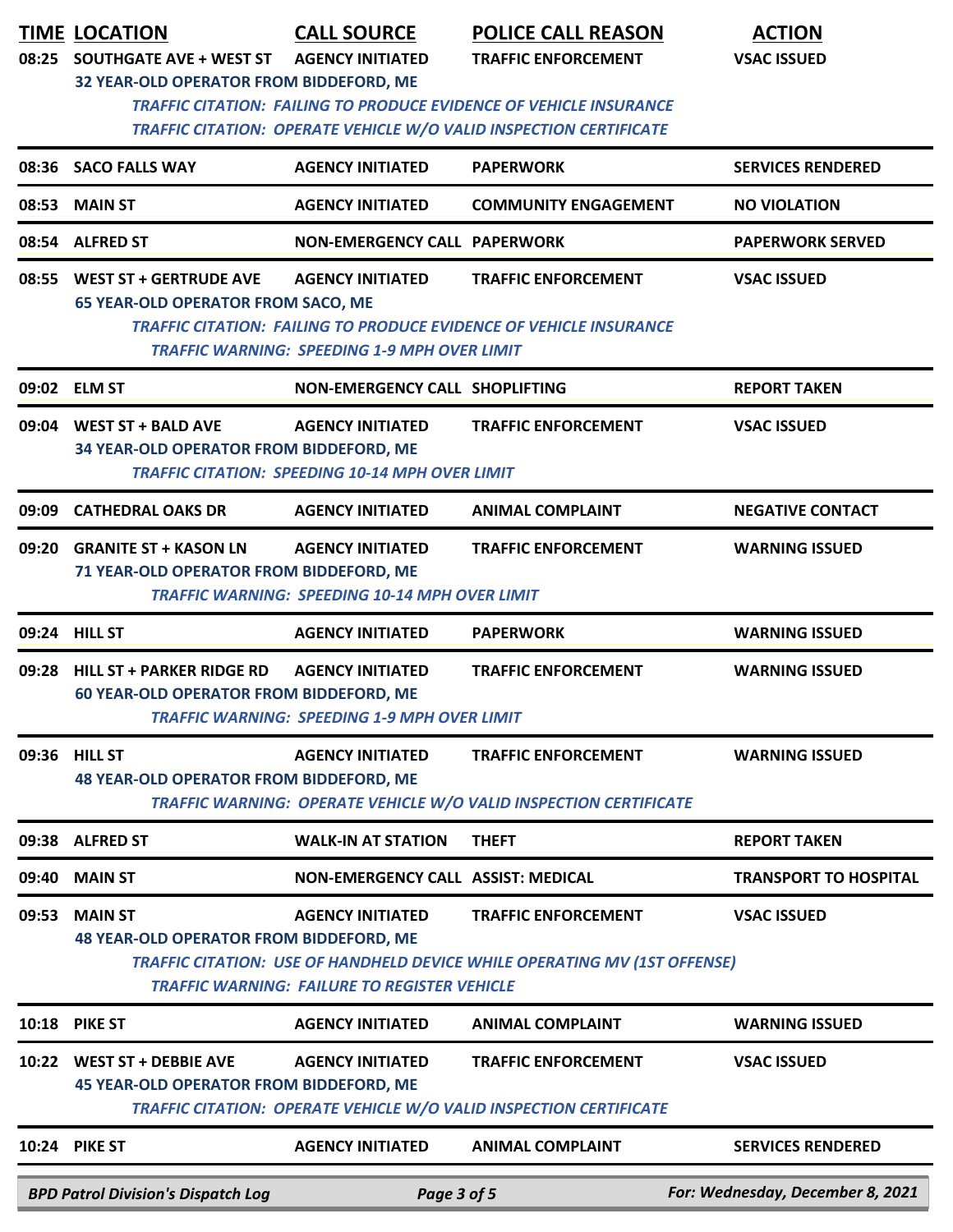**TIME LOCATION CALL SOURCE POLICE CALL REASON ACTION**

**10:37 WEST ST + GRANITE ST AGENCY INITIATED TRAFFIC ENFORCEMENT WARNING ISSUED**

**53 YEAR-OLD OPERATOR FROM BIDDEFORD, ME**

| <b>TRAFFIC WARNING: SPEEDING 1-9 MPH OVER LIMIT</b> |  |  |
|-----------------------------------------------------|--|--|
|-----------------------------------------------------|--|--|

|       | <b>BPD Patrol Division's Dispatch Log</b>                                 | Page 4 of 5                             |                                                                               | For: Wednesday, December 8, 2021 |
|-------|---------------------------------------------------------------------------|-----------------------------------------|-------------------------------------------------------------------------------|----------------------------------|
|       | <b>16:21 INDIAN RIDGE DR</b>                                              | NON-EMERGENCY CALL PARKING COMPLAINT    |                                                                               | <b>SERVICES RENDERED</b>         |
|       | 16:10 ALFRED ST                                                           | NON-EMERGENCY CALL CODES ENFORCEMENT    |                                                                               | <b>SERVICES RENDERED</b>         |
|       | 15:52 DEER RUN DR                                                         | <b>NON-EMERGENCY CALL ALL OTHER</b>     |                                                                               | <b>SERVICES RENDERED</b>         |
|       | 15:24 ST MARYS ST                                                         | NON-EMERGENCY CALL TRESPASSING          |                                                                               | <b>REPORT TAKEN</b>              |
|       | 15:16 ELM ST                                                              | <b>NON-EMERGENCY CALL CHECK WELFARE</b> |                                                                               | <b>TRANSPORT TO HOSPITAL</b>     |
| 14:39 | <b>BRADBURY ST</b>                                                        | E-911 CALL                              | <b>DISTURBANCE / NOISE</b>                                                    | <b>CIVIL COMPLAINT</b>           |
|       | 14:36 SOUTH ST                                                            | E-911 CALL                              | <b>ASSIST: VEHICLE CRASH - FIRE / EMS REPORT TAKEN</b>                        |                                  |
|       |                                                                           |                                         | 14:31 PRECOURT ST + MOUNTAIN R NON-EMERGENCY CALL VEHICLE CRASH - POLICE ONLY | <b>SERVICES RENDERED</b>         |
|       | 13:58 HIGH ST                                                             | <b>AGENCY INITIATED</b>                 | <b>PRO-ACTIVE DV RESPONSE TEAM</b>                                            | <b>NO VIOLATION</b>              |
|       | 13:45 SUMMER ST                                                           | <b>NON-EMERGENCY CALL SUSPICION</b>     |                                                                               | <b>SERVICES RENDERED</b>         |
|       | 13:41 ALFRED ST + MEDICAL CENTE    NON-EMERGENCY CALL    DISABLED VEHICLE |                                         |                                                                               | <b>REMOVED HAZARD</b>            |
|       | 13:30 ALFRED ST + OLD DOGS LN                                             | <b>E-911 CALL</b>                       | <b>VEHICLE CRASH - POLICE ONLY</b>                                            | <b>STATE FORM TAKEN</b>          |
|       | 12:44 ALFRED ST                                                           | <b>WALK-IN AT STATION</b>               | <b>OUT FOR FOLLOW UP</b>                                                      | <b>SERVICES RENDERED</b>         |
|       | 12:37 CLEAVES ST                                                          | <b>OTHER</b>                            | <b>PAPERWORK</b>                                                              | <b>SERVICES RENDERED</b>         |
|       | 12:30 CLIFFORD ST                                                         |                                         | NON-EMERGENCY CALL ASSIST: VEHICLE CRASH - FIRE / EMS SERVICES RENDERED       |                                  |
|       | 12:19 HILLS BEACH RD                                                      |                                         | NON-EMERGENCY CALL VEHICLE CRASH - POLICE ONLY                                | <b>STATE FORM TAKEN</b>          |
|       | 12:04 BRADBURY ST                                                         |                                         | NON-EMERGENCY CALL CRIM THREAT / TERRORIZING                                  | <b>REPORT TAKEN</b>              |
|       | 12:00 FIRST ST                                                            | <b>E-911 CALL</b>                       | <b>MENTAL ILLNESS CASES</b>                                                   | <b>SERVICES RENDERED</b>         |
|       | 11:32 BRIDGE RD + POOLSIDE LN                                             | <b>E-911 CALL</b>                       | <b>ASSIST: VEHICLE CRASH - FIRE / EMS STATE FORM TAKEN</b>                    |                                  |
|       | 11:15 ELM ST                                                              |                                         | NON-EMERGENCY CALL ARTICLES LOST/FOUND                                        | <b>REPORT TAKEN</b>              |
|       | 10:59 ALFRED ST                                                           | <b>E-911 CALL</b>                       | <b>ASSIST: VEHICLE CRASH - FIRE / EMS STATE FORM TAKEN</b>                    |                                  |
|       | 10:53 WESTMORE AVE                                                        |                                         | NON-EMERGENCY CALL MENTAL ILLNESS CASES                                       | <b>SERVICES RENDERED</b>         |
|       | 10:49 ALFRED ST                                                           |                                         | NON-EMERGENCY CALL VEHICLE CRASH - POLICE ONLY                                | <b>STATE FORM TAKEN</b>          |
|       | 10:41 GRAYS LN                                                            | <b>OTHER</b>                            | <b>PAPERWORK</b>                                                              | <b>SERVICES RENDERED</b>         |
|       | 10:40 KOSSUTH ST + SOUTH ST                                               |                                         | <b>NON-EMERGENCY CALL VEHICLE CRASH - POLICE ONLY</b>                         | <b>STATE FORM TAKEN</b>          |
|       | 10:39 GEORGE ST                                                           | <b>AGENCY INITIATED</b>                 | <b>ANIMAL COMPLAINT</b>                                                       | <b>SERVICES RENDERED</b>         |
|       | 10:39 ALFRED ST + EDWARDS AVE                                             | <b>E-911 CALL</b>                       | <b>VEHICLE CRASH - POLICE ONLY</b>                                            | <b>STATE FORM TAKEN</b>          |
|       | 10:37 FOSS ST                                                             | <b>E-911 CALL</b>                       | <b>CIVIL COMPLAINT</b>                                                        | <b>CIVIL COMPLAINT</b>           |